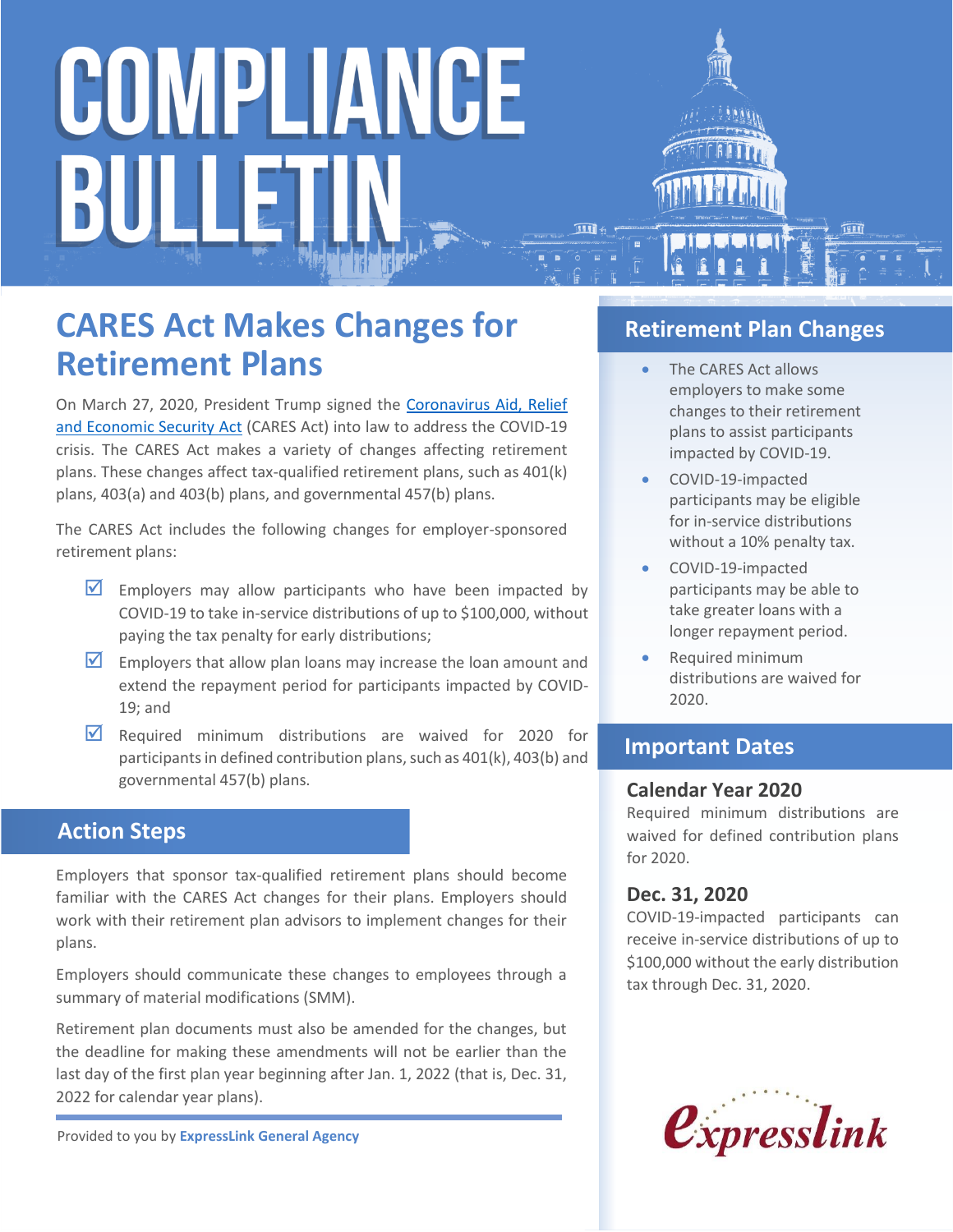## **COMPLIANCE BULLETIN**

### **COVID-19-Related Distributions**

Under the CARES Act, employers that sponsor retirement plans may allow participants who have been impacted by COVID-19 to take an **in-service distribution of up to \$100,000 without paying the 10% penalty tax for early distributions.** Eligible participants may receive these penalty-free distributions from Jan. 1, 2020 through Dec. 31, 2020.

**E ALLULLER** 

#### *Participants Impacted by COVID-19*

A participant is impacted by COVID-19 if:

- The participant is diagnosed with COVID-19;
- $\triangleright$  The participant's spouse or dependent is diagnosed with COVID-19; or
- $\triangledown$  The participant experiences adverse financial consequences as a result of:
	- o Being quarantined, furloughed or laid off or having work hours reduced due to COVID-19;
	- o Being unable to work due to lack of child care due to COVID-19;
	- o Closing or reducing hours of a business owned or operated by the participant due to COVID-19; or
	- o Experiencing other factors as determined by the Secretary of the Treasury Department.

Plan administrators may rely on an employee's certification that he or she satisfies one or more of these eligibility factors.

Unless the participant elects otherwise, the amount of the distribution is included proportionally in the participant's taxable income over a three-year period, beginning with the year of distribution. Also, employers that permit these distributions must allow participants to repay the distribution at any time during the three-year period following the distribution. The distribution can be repaid in one or more installments during this period, and does not have to be repaid in full.

#### **Plan Loans**

If an employer's retirement plan permits loans, the CARES Act allows the employer to **increase the maximum loan amount and extend the repayment period** for loans made during the 180-day period beginning on March 27, 2020, to participants impacted by COVID-19, as described above.

The maximum loan amount for participants impacted by COVID-19 may not exceed the lesser of:

- \$100,000 (increased from \$50,000); or
- The present value of the employee's nonforfeitable accrued benefit under the plan (increased from one-half of the employee's nonforfeitable accrued benefit under the plan).

In addition, the deadline for any loan repayments that are due between March 27, 2020 and Dec. 31, 2020, is **delayed for one year** for participants impacted by COVID-19. When this delay applies, any subsequent repayments must be appropriately adjusted to reflect the delay in the due date and any interest accruing during the delay. Also, the delay is disregarded in determining the five-year maximum loan period.